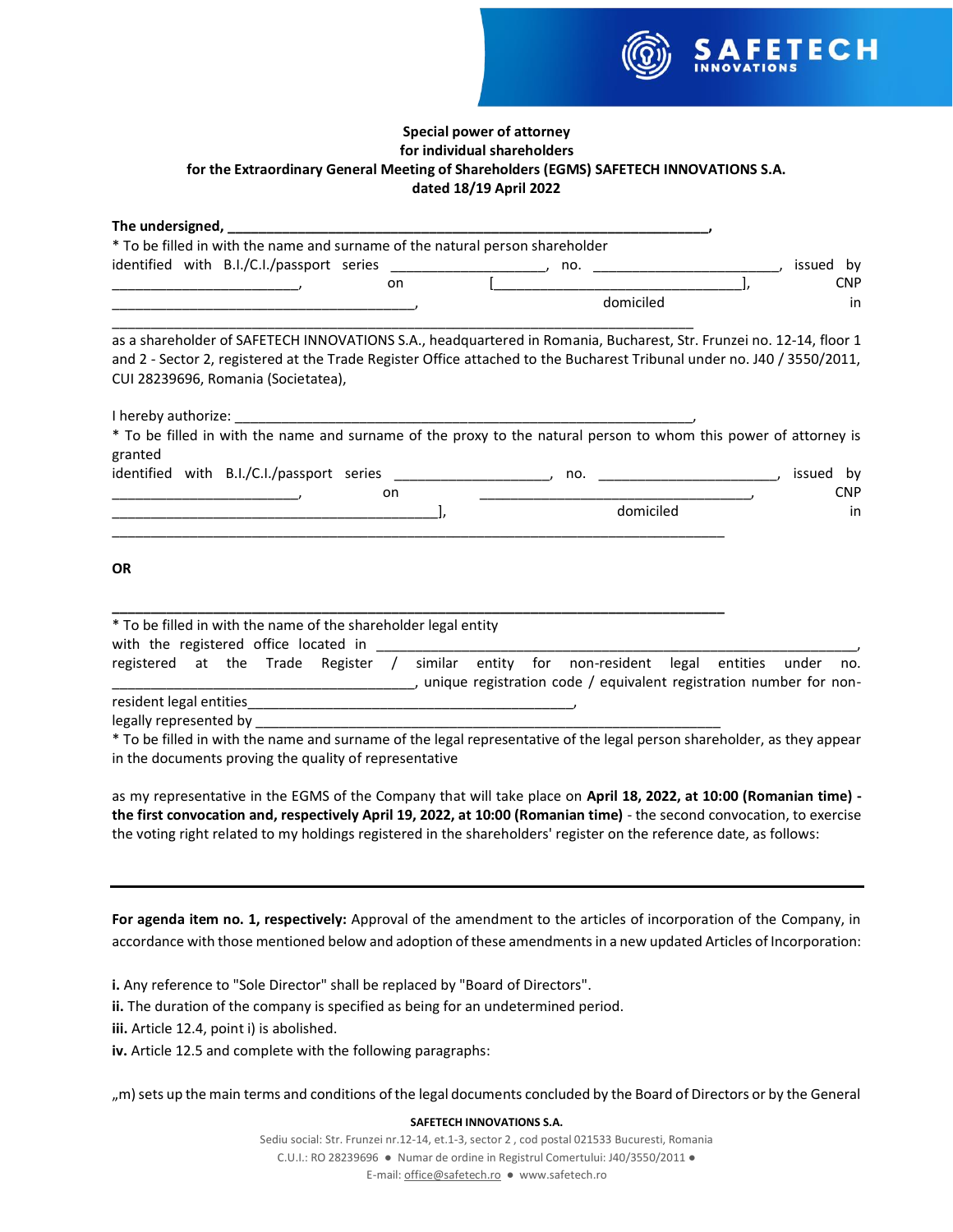Manager, in the name and on behalf of the Company, having as object the acts of acquisition, alienation, exchange or guarantee of the Company, whose value exceeds, individually or cumulatively, during a financial year, 20% of the total fixed assets, less receivables, as these values have been confirmed in the most recent audited financial statements of the Company;

**FETECH** 

n) sets up the main terms and conditions of the deeds of lease of tangible assets, for a period longer than one year, whose individual or cumulative value compared to the same co-contractor or persons involved or acting in concert exceeds 20% of the value total fixed assets, less receivables at the date of conclusion of the legal document, as well as associations for a period of more than one year, exceeding the same value, as these values were established in the most recent audited financial statements of the Company; "

**v**. Chapter V - "**Company Management**" is **amended and shall have the following content:**

# "**Article 16 - Organization**

16.1. The company is managed in a unitary system by a Board of Directors consisting of an odd number of members, between a minimum of 3 (three) and a maximum of 7 (seven) members elected by the Ordinary General Meeting of Shareholders for a period of **2 (two) years**, with the possibility for members to be elected for successive terms. Once the members of the Board of Directors have been elected, the Ordinary General Meeting of Shareholders will decide the exact number of members of the Board of Directors. At least one of the members of the Board of Directors must be independent.

16.2. Most members of the Board of Directors are non-executive directors.

16.3. The administrators may be natural or legal persons, without limitation, in accordance with the legal provisions in force. The Board of Directors may set up advisory committees consisting of at least 2 members of the board and charged with conducting investigations and making recommendations to the board in areas such as auditing, remunerating directors, directors and staff or nominating candidates for various management positions. The committees shall report regularly to the Board on their work.

16.4. Candidates for the positions of members of the Board of Directors may be nominated by the shareholders regardless of their participation in the share capital or by the incumbent members of the Board of Directors.

16.5 The members of the Board of Directors will be insured for professional liability. The same obligation of insurance for professional liability has the persons appointed in the position of director of the Company.

16.6. The members of the Board of Directors exercise their attributions based on a mandate contract concluded between the Company and each of the members.

16.7. In the event of a vacancy, the Board of Directors shall appoint a temporary member for a term of office beginning on the date of his appointment and ending on the date on which the general meeting of shareholders decides to appoint a member to the Board of Directors. In this case, the remaining members of the Board of Directors will include on the agenda of the next ordinary general meeting of the Company the appointment of a member of the Board of Directors. If the number of existing members falls below 3 (three) at any time, the remaining members will urgently convene a general meeting which will have on its agenda the election of members of the Board of Directors to fill the vacancies.

16.8. The Chairman of the Board of Directors is elected by the Board of Directors, from among its members, by secret ballot. The Chairman of the Board of Directors may also be appointed General Manager of the Company.

16.9. The Chairman of the Board of Directors has the following attributions:

a) coordinates the activity of the Board of Directors and reports on it to the general meeting of shareholders;

b) supervises the functioning of the corporate bodies of the Company;

c) convenes the meetings of the Board of Directors, establishes the agenda, supervises the transmission of information in an appropriate manner to the members of the Board of Directors regarding the items included on the agenda of the meetings and chairs the meetings;

d) it is ensured that the meetings of the Board of Directors are carried out efficiently and effectively, the agenda of the

# **SAFETECH INNOVATIONS S.A.**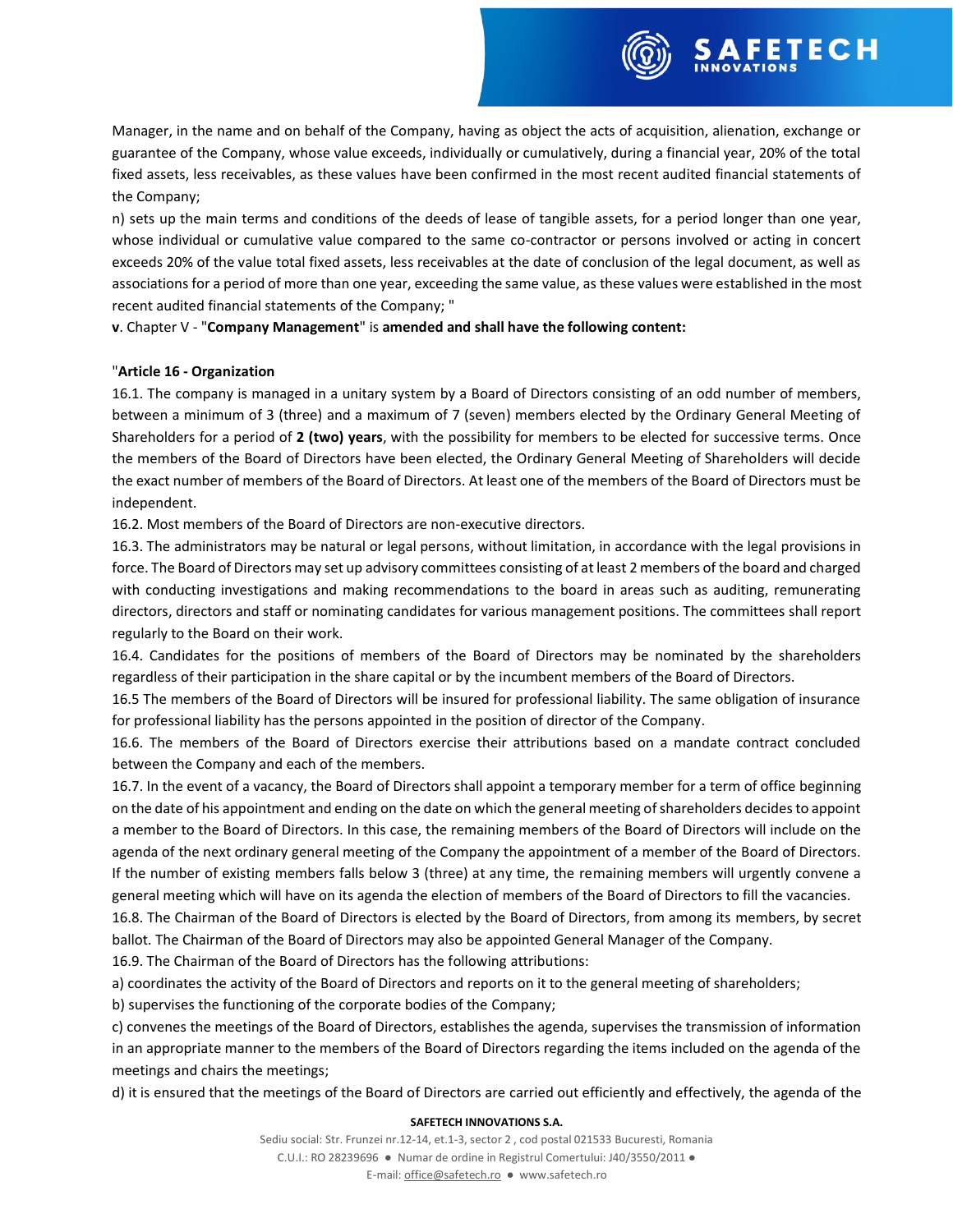meetings of the Board of Directors being duly respected;

e) maintains regular contact with the General Manager, maintaining a close and constructive professional relationship;

f) monitors the correct implementation of the decisions of the Board of Directors;

g) Chairs the meetings of the General Meeting of Shareholders;

h) leads the meetings of the Board of Directors with the shareholders and other key persons of the Company;

i) any other attributions provided by law.

16.10. In case the President is temporarily unable to exercise his attributions, during the respective state of impossibility, the Board of Directors may entrust another administrator with the fulfillment of the function of president.

16.11. Persons who, according to this law, cannot be founders, nor can they be directors, directors or representatives of the Company, and if they have been elected, they are deprived of their rights.

16.12. at the date of adoption of this Articles of Association, the Board of Directors consists of [•] members, as follows: [name and identification data]

[name and identification data]

[name and identification data] - independent member

# **Article 17 - Functioning of the Board of Directors**

17.1. The Board of Directors meets in regular meetings, convened by the Chairman of the Board of Directors at least once every 3 months. The convening of the meetings is sent to the members of the Board of Directors at least five (5) calendar days before the proposed date for a regular meeting.

17.2. If necessary, special meetings of the Board of Directors may be convened by the Chairman of the Board of Directors on his own initiative, as well as at the proposal of at least two (2) members of the Board of Directors or the General Manager, in each case with at least three calendar days before the date of the meeting.

17.3. In exceptional cases, justified by the urgency of the situation and by the interest of the Company, the decisions of the Board of Directors may be taken by unanimous written vote of the members, without the need for a meeting of the respective body.

17.4. The General Manager participates in the meetings of the Board of Directors, if convened, without having the right to vote, except for the directors who are also members of the Board of Directors. The Chairman of the Board of Directors may invite other persons, including the directors or the management of the branches, to attend the meetings of the Board of Directors, in whole or in part, depending on the agenda, without the right to vote. The Chairman of the Board of Directors may decide at any time that any person who is not a member of the Board of Directors shall leave the meeting of the Board of Directors.

17.5. The agenda of each meeting of the Board of Directors is established by the Chairman of the Board of Directors, after consultation with the General Manager and the members of the Board of Directors. If the meeting of the Board of Directors is convened at the request of at least 2 members of the Board of Directors or at the request of the General Manager, the respective members of the Board of Directors or the General Manager who have requested the meeting will propose the order of and will prepare and submit the materials related to each item proposed for the agenda.

17.6. The convening notice of the meetings of the Board of Directors must be sent in writing, by e-mail, fax, registered letter or by courier, in each case with acknowledgment of receipt and must include the date, time and place of the meeting, as well as the proposed agenda with relevant materials. and any other documents required for the meeting, in the first or second convocation. The meeting of the Board of Directors may be held at any time without notice, if all members of the Board of Directors are present (in person or through representation) or if those who are not present waive, in writing expressly, the requirement to receive the meeting notice.

17.7. The Board of Directors may hold meetings by:

a) the direct participation in the meeting of the members, personally or by representation, at the place provided in the convocation or at the agreed location of the meeting, both in case of a meeting meeting with the fulfillment of the convening formalities, and in case of a meeting meeting with waiver of formalities to convene;

# **SAFETECH INNOVATIONS S.A.**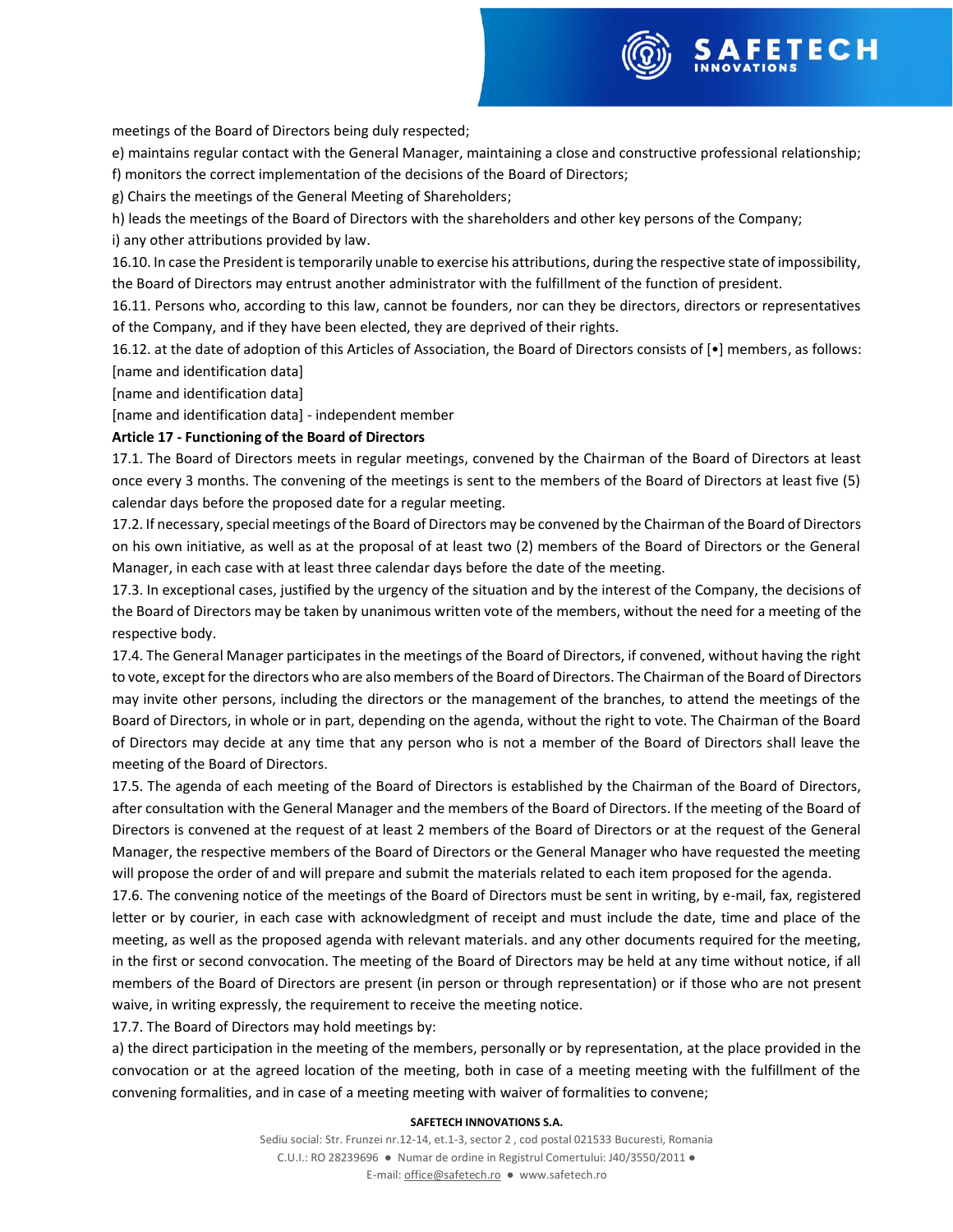

b) the participation of the members in the meeting through the following means of distance communication: telephone or video conference, with the fulfillment of the technical conditions necessary to identify the participants, the effective participation of the members in the Board meeting and the retransmission of the deliberations continuously;

c) without the meeting of the Board of Directors, by correspondence, in exceptional cases, justified by the urgency of the situation and by the interest of the Company, by the unanimous vote expressed in writing of all the members of the Board of Directors. The urgent character is decided motivated by the chairman of the Board of Directors, and the arguments that justified the urgency are specified in the preamble of the decision adopted by correspondence. Decisions may not be taken by correspondence regarding the annual financial statements or the authorized capital.

17.8. The meeting of the Board of Directors is legally convened if at least three (3) members of the Board of Directors are present (personally or by representation), and the decisions within the Board of Directors are taken with the vote of the majority of members present (personally or by representation).

17.9. The members of the Board of Directors may be represented in the meetings of the Board of Directors only by other members of the Board of Directors, empowered by a special power of attorney. A present personal member may represent a single absent member.

17.10. A Minutes will be drawn up at each meeting, which will include the names of the participants, the agenda, the decisions taken and any separate opinion. The minutes shall be signed by the chairman of the meeting, by at least one other director and by the secretary of the meeting.

# **Article 18 - Duties of the Board of Directors**

# **Art. 18 - Duties of the Board of Directors:**

18.1. The Board of Directors is responsible for fulfilling all the useful and necessary acts in order to achieve the object of activity of the Company, including regarding the administration of the eventual investments of the Company, except for the attributions that are by law assigned to the general meetings of shareholders.

18.2. The management of the Company is appointed, by the Board of Directors, to the General Manager of the Company. If the Board of Directors appoints other managers in addition to the General Manager, certain attributions may also be delegated to the respective directors. The General Manager is elected by the Board of Directors and can be elected both from the members of the Board of Directors and from outside them.

18.3. The Board of Directors has the following attributions that cannot be delegated to the General Manager and / or to other directors:

a) establishes the main directions of activity and development of the Company;

b) establishes the accounting policies and the financial control system and approves the financial planning;

c) appoints and dismisses the General Manager as well as, as the case may be, other managers, establishes their competencies and responsibilities as well as their remunerations within the limits approved by the general meeting of shareholders and approves the management contract to be concluded with them;

d) supervises the activity of the managers and represents the Company in the relations with the managers;

e) prepares the annual report, approves the individual / consolidated financial statements of the Company before submitting them to the approval of the general meeting;

f) draws up the business plan and the budget of revenues and expenses for the following year, organizes the general meetings of the shareholders and carries out the decisions adopted by the general meetings of the shareholders;

g) introduces the request to open the insolvency procedure against the Company;

h) fulfills the attributions delegated by the general meeting of shareholders;

i) approves the Regulation on the organization and functioning of the Board of Directors;

j) represents the Company in its relations with the General Manager and, as the case may be, the directors of the Company;

k) convenes the general meetings of the Company's shareholders.

# **SAFETECH INNOVATIONS S.A.**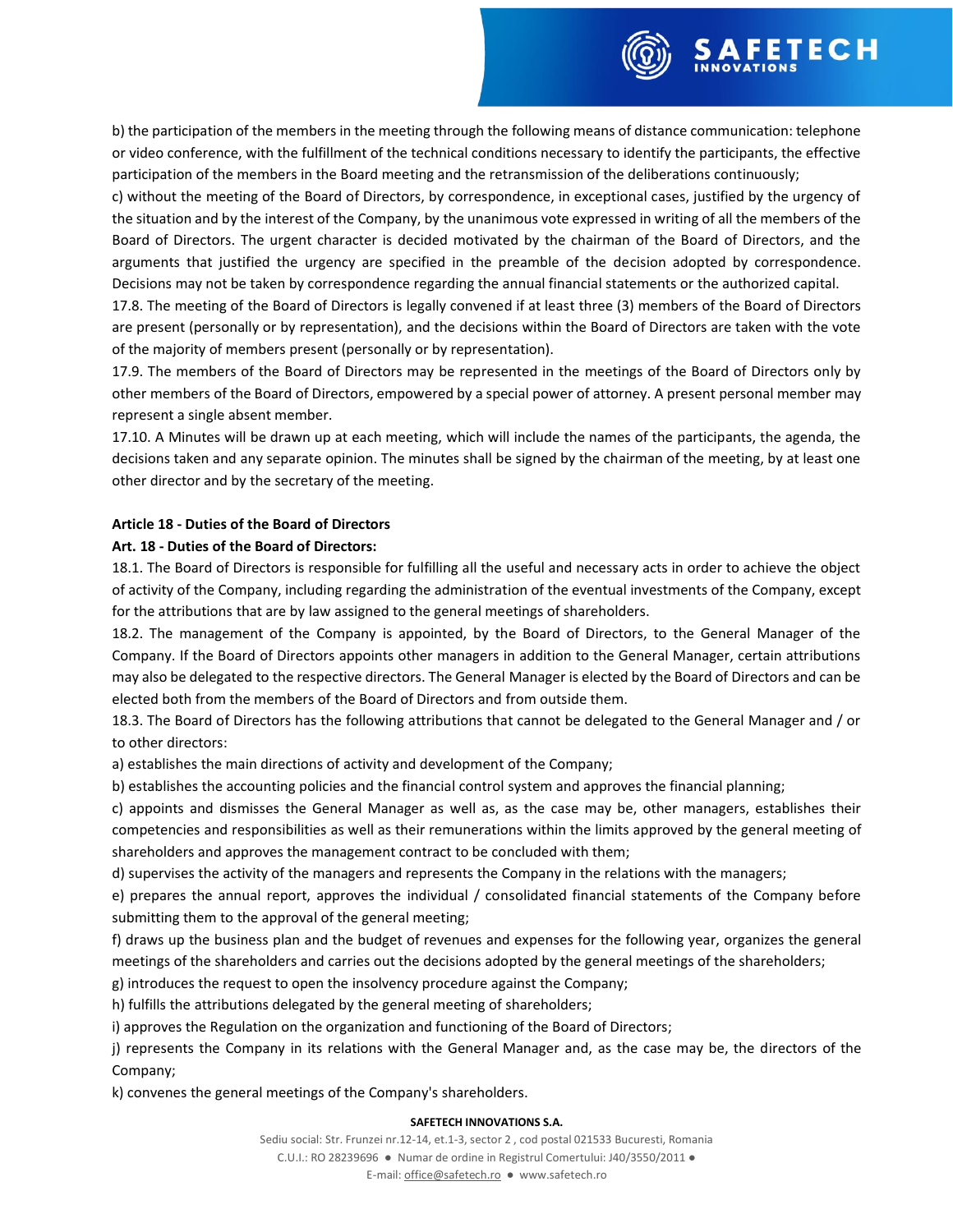

FETECH

m) Establishes the main terms and conditions of the legal acts concluded by the General Manager, in the name and on behalf of the Company, having as object the opening / closing of current accounts with banking or non-banking financial institutions, credit / loan contracts / accessing or closing any other banking and / or financing product of the Company from banking institutions, credit institutions and / or other banking or non-banking financial institutions whose value is between a minimum of **500,000 (five hundredths) Euro - a maximum of 2,000,000 (two million) Euro.**

n) Establishes, in compliance with art. 12.5 letter m) and n), the main terms and conditions of the legal acts concluded by the general manager, in the name and on behalf of the Company, having as object the guarantees granted by the Company, whose value is between minim**um 500,000 (five hundredths) Euro - maximum 2,000 .000 (two million) Euros**, including for guaranteeing the financial obligations resulting from the contracting of some loans, through movable mortgages on all the company's accounts, as they will be requested / agreed by the financiers, in order to grant the loans. for the conclusion of any additional acts of modification and / or supplementation of the credits existing or to be contracted.

18.4. If the Board of Directors finds that half of the share capital has been lost, it is obliged to convene an extraordinary general meeting to decide on the reconstitution of the capital, its limitation to the remaining amount or the dissolution of the Company.

18.5. The members of the Board of Directors are obliged to make available to the shareholders and the financial auditor, at their request, all the documents of the Company, for which the law or the constitutive act provides this obligation.

18.6. The directors are jointly and severally liable to the Company for:

a) the reality of the payments made by the shareholders;

b) the real existence of the dividends paid;

c) the existence of the registers required by law and their correct keep;

d) the exact fulfillment of the decisions of the general meetings;

e) the strict fulfillment of the duties that the law or the memorandum of association impose.

18.7. The members of the Board of Directors are jointly and severally liable with their immediate predecessors if, being aware of the irregularities committed by them, they do not communicate them to the financial auditor.

18.8. The members of the Board of Directors who have in a certain operation, directly or indirectly, interests contrary to the interests of the Company, must not take part in any deliberation regarding this operation. The same obligation is applicable to the member of the Board of Directors who, in a certain operation, knows that his / her spouse, relatives or relatives are interested up to and including the fourth degree.

18.9. The administrator who has not complied with the provisions of point 18.8 will be liable for the damages that have resulted for the Company.

18.10. The members of the Board of Directors are liable for the damages caused to the Company because of the nonexecution of their obligations or of their defective execution.

18.11. The Board of Directors may establish advisory committees that make recommendations to the Board of Directors.

### **Article 19 - Executive Management**

19.1. The Board of Directors delegates the management of the Company to the General Manager of the Company. If the Board of Directors appoints other directors in addition to the General Manager, certain attributions may be delegated to the respective directors.

19.2. The Board of Directors appoints the General Manager for a **period of 2 (two) years**, who will exercise the attributions and have the responsibilities specific to the position held.

19.3. The executive directors exercise their attributions based on a mandate contract concluded with the Company.

#### **SAFETECH INNOVATIONS S.A.**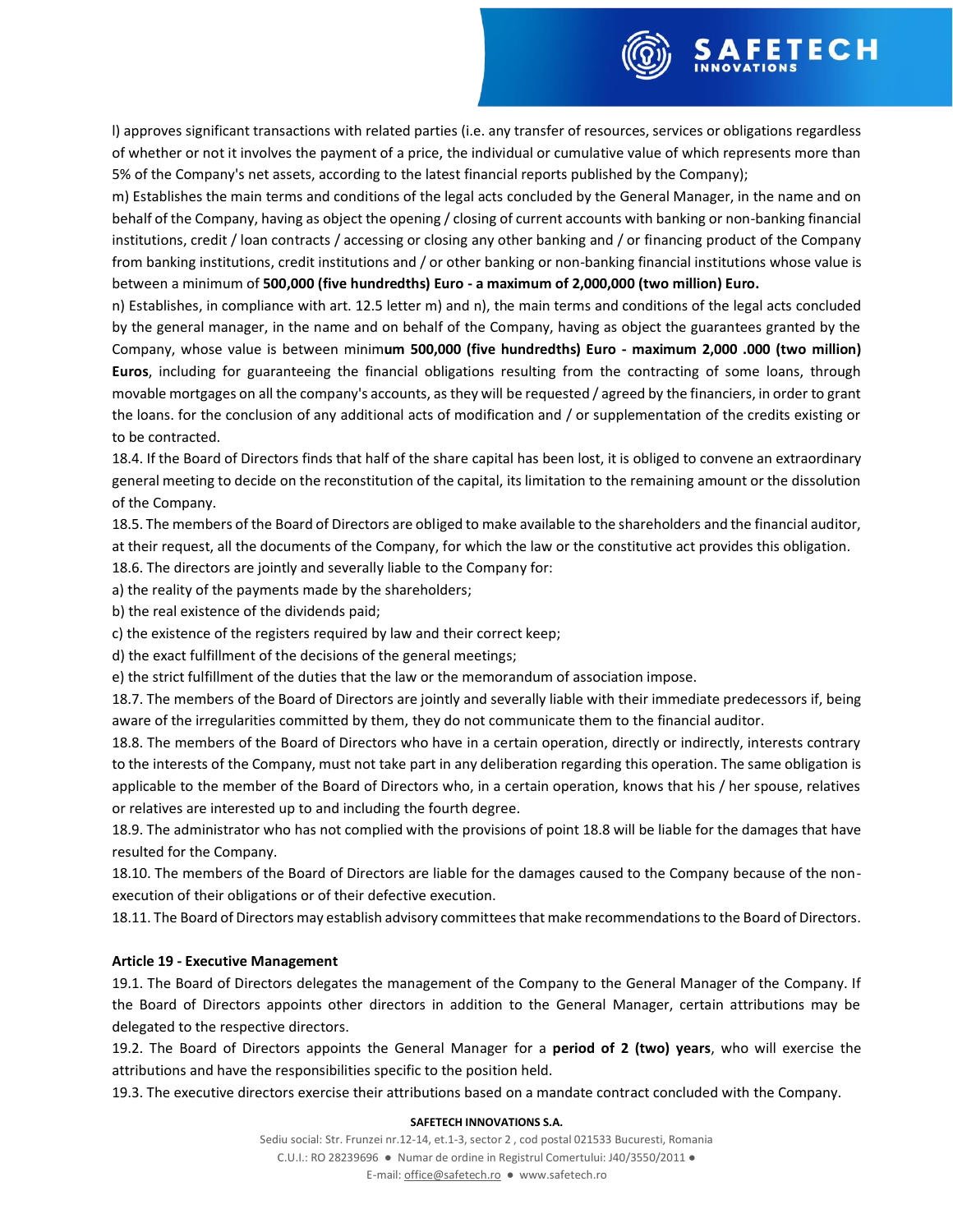

### **Article 20 – General Manager**

20.1. The General Manager is authorized, empowered and appointed to represent the Company in relations with third parties, with full powers and authority - always with respect and within the limits of the powers reserved exclusively to the Board of Directors and / or the general meeting - to perform any operations, pecuniary or non-pecuniary, as well as to engage the Company and to negotiate, approve, modify, sign, terminate and execute any kind of documents, regardless of their nature - commercial, civil, administrative, financial or any other nature - and regardless of contracts, conventions, protocols, memoranda, bilateral or multilateral agreements, additional documents, statements, requests or other documents regarding the Company's activity, except for matters reserved, according to law and / or the articles of incorporation, within the competence of the Board of Directors and / or general meeting of shareholders (for which the approval of the body is required and competent management)

20.2. The General Manager is responsible for the daily development of the Company's activity within the limits established by decision of the Board of Directors, by the provisions of the present constitutive act and by the applicable law.

20.3. The main attributions of the General Manager are the following:

a) represents and engages the Company in relation to third parties;

b) approves the operations of purchase and sale of goods;

c) approves the acquisition, alienation, exchange or guarantee of assets from the category of fixed assets of the Company under the condition, in the cases provided by law and the articles of incorporation, with the prior approval of the main terms and conditions of the contract, by the extraordinary general meeting shareholders; (according to point 12.5 letter m) above);

d) approves the lease of tangible assets as well as the associations, provided, in the cases provided by law and the articles of association, the prior approval of the main terms and conditions of the contract by the extraordinary general meeting of shareholders (point 12.5 letter n) above;

e) decides the granting, modification, withdrawal of the signature right in the bank and establishes the limits regarding the signature right granted to third parties;

f) decides on the establishment or abolition of secondary offices: branches, agencies, representatives or other such units without legal personality;

g) decides, represents the Company with full powers, concludes and signs legal acts regarding operations with term deposits and certificates of deposit with commercial banks, investments, fund units of Open-End Investment Funds, direct or capital market operations, money market operations, government securities operations, derivative operations. h) decides, represents the Company with full powers, concludes and signs legal acts by which it commits the Company regarding the opening / closing of current accounts with banking or non-banking financial institutions, credit / loan contracts / accessing or closing any other banking product and / or financing of the Company from banking institutions, credit institutions and / or other banking or non-banking financial institutions whose value **does not exceed 500,000 (five hundredths) Euro**.

i) decides, represents the Company, concludes and signs legal documents regarding the guarantees granted by the Company, whose value does **not exceed 500,000 (five hundredths) Euro**, including for the guarantee by the Company of the financial obligations resulted as a result of contracting loans, by all the company's accounts, as they will be requested / approved by the financiers, in order to grant the loans.

j) adopts any other decisions regarding the current activity of the Company;

k) hires and dismisses the Company's staff;

l) performs the collection and payment operations, according to the granted competencies;

m) concludes any kind of commercial, civil contracts, for the realization of the object of activity of the Company, within the limits of the law and of the present constitutive act;

n) solves any other problems related to the operative management of the Company.

### **SAFETECH INNOVATIONS S.A.**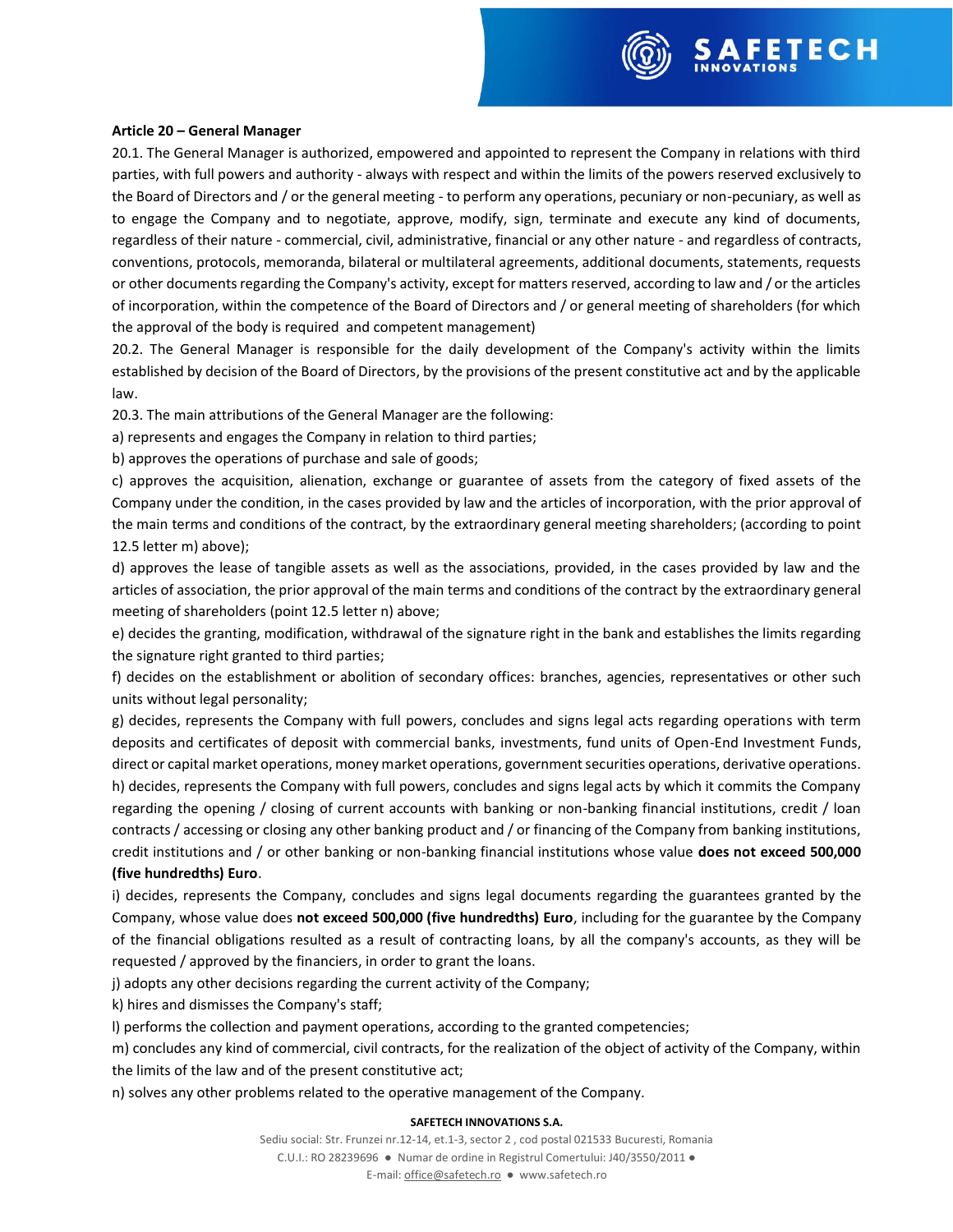

o) coordinates the managers including by establishing the priorities and the content of the actions to be fulfilled, in order to achieve the general objectives of the Company and those established by the Board of Directors for the directors. In this sense, the other directors report, upon request, to the General Manager regarding the fulfillment of their attributions regarding the management of the Company.

p) prepares proposals regarding the appointment and dismissal of the members of the boards of directors of the Company's branches;

q) represents the Company and votes on its behalf at the general meetings of the shareholders / associates of the Company's subsidiaries;

20.4. In order to carry out the adopted decisions, the General Manager may mandate a person from within the Company to represent the Company in order to negotiate and conclude legal acts. The mandate will be granted by written decision of the Director General and will include the mentions regarding its scope for each operation undertaken. The General Manager may delegate any of his duties on the basis of his written decision.

20.5. All persons who have a right to represent the Company in relation to third parties will be registered in the Trade Register.

20.6. In the relationship with third parties, the Company is represented and engaged by the signature of the General Manager - the sole signature.

20.7. In case the Board of Directors appoints other directors, the Company is represented and employed by the unique signature of any director who has delegated attributions from the Board of Directors. Point 20.4 above applies to any director appointed by the Board of Directors.

20.8. The General Manager, as well as any other director appointed by the Board of Directors has the obligation to make available to the Board of Directors any document or information required by the Board of Directors related to the management of the Company.

20.9. The directors will periodically inform the members of the Board of Directors regarding the key issues related to the Company's business, corporate governance, management and regulatory issues.

| <b>FOR</b> | <b>AGAINST</b> | <b>ABSTENTION</b> |
|------------|----------------|-------------------|
|            |                |                   |

**For item no. 2 on the agenda, respectively:** Approval of the increase of the share capital of the Company with the amount of 9,975,000 lei (nine million nine hundred seventy-five thousand) lei, by issuing a number of **49,875,000 (fortyeight million eight hundred seventy-five thousand**) new shares with a nominal value of 0.2 lei / share for the benefit of all shareholders registered in the Register of Shareholders kept by the Central Depository on the registration date established by the EGMS.

The distribution of the newly issued shares will be made according to formula 3 (three) newly issued shares for each share held. The increase of the share capital will be achieved by using the following sources:

• partial capitalization of the issue premiums amounting to **RON 9,975,000** lei (nine million nine hundred and seventyfive thousand).

Consequently, the share capital of the Company will be increased **from RON 3,325,000, divided into 16,625,000 share**s, each with a nominal value of 0.2 Lei, to the amount of **RON 13,300,000, divided into 66,500,000** shares with a nominal value of **0.2 Lei.**

| <b>FOR</b> | <b>AGAINST</b> | <b>ABSTENTION</b> |
|------------|----------------|-------------------|
|            |                |                   |

### **SAFETECH INNOVATIONS S.A.**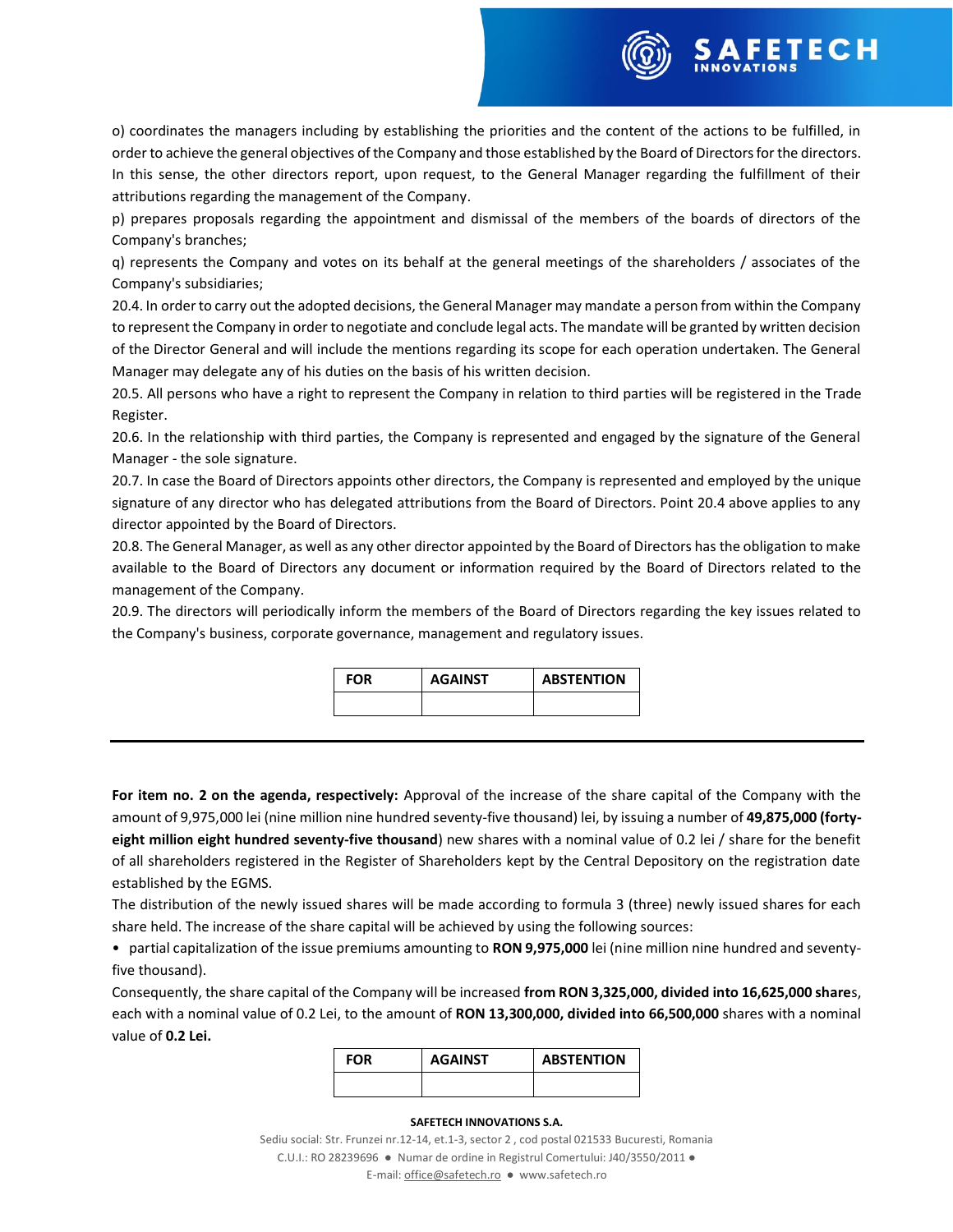

**For item no. 3 on the agenda, respectively:** Approval, for the above capital increase operation, of the registration date (proposal: **09.06.2022**), of the ex-date date (proposal: **08.06.2022**) and of the payment date (proposal: **10.06.2022**)

**FOR AGAINST ABSTENTION**

# **For item no. 4 on the agenda, respectively:**

Approval of the admission to trading of the Company's shares on the regulated market governed by the Bucharest Stock Exchange S.A. and the empowerment of the Board of Directors to take all necessary actions and formalities for this purpose.

| <b>FOR</b> | <b>AGAINST</b> | <b>ABSTENTION</b> |
|------------|----------------|-------------------|
|            |                |                   |

**For item no. 5 on the agenda, respectively: 5:** Authorization and empowerment of Mr. Gansac Victor, with the right of substitution / sub delegation, in order to sign any documents (including the EGMS decisions and the updated articles of incorporation of the Company that reflect the amendments approved according to the decisions of the extraordinary general meetings of April 18/19, 2022) and to undertake any necessary formalities in order to implement submit, register and publish the decisions of the EGMS and / or the operations approved by it, including the representation of the Company before any authorities for this purpose.

| <b>FOR</b> | <b>AGAINST</b> | <b>ABSTENTION</b> |
|------------|----------------|-------------------|
|            |                |                   |

*Note: Indicate the vote cast by checking with an "X" one of the spaces for "FOR", "AGAINST" or "ABSTENTION". If more than one space is ticked with an "X" or no space is ticked, the respective vote is considered null / not considered exercised.*

# **This special power of attorney:**

1. is valid only for the EGSM for which it was requested, and the representative has the obligation to vote in accordance with the instructions formulated by the shareholder who appointed him, under the sanction of annulment of the vote by the secretaries of the EGSM meeting;

2. the deadline for the registration of special proxies at the Company is 12.01.2022, at 11:00 (Romanian time);

3. it is drafted in 3 original copies, of which: one copy remains with the principal, one copy will be handed to the proxy and one copy will be communicated to the Company;

4. is signed and dated by the mandating shareholder; in the case of collective shareholders, it is signed by all collective shareholders;

5. will be completed by the mandating shareholder in all registered fields;

# **SAFETECH INNOVATIONS S.A.**